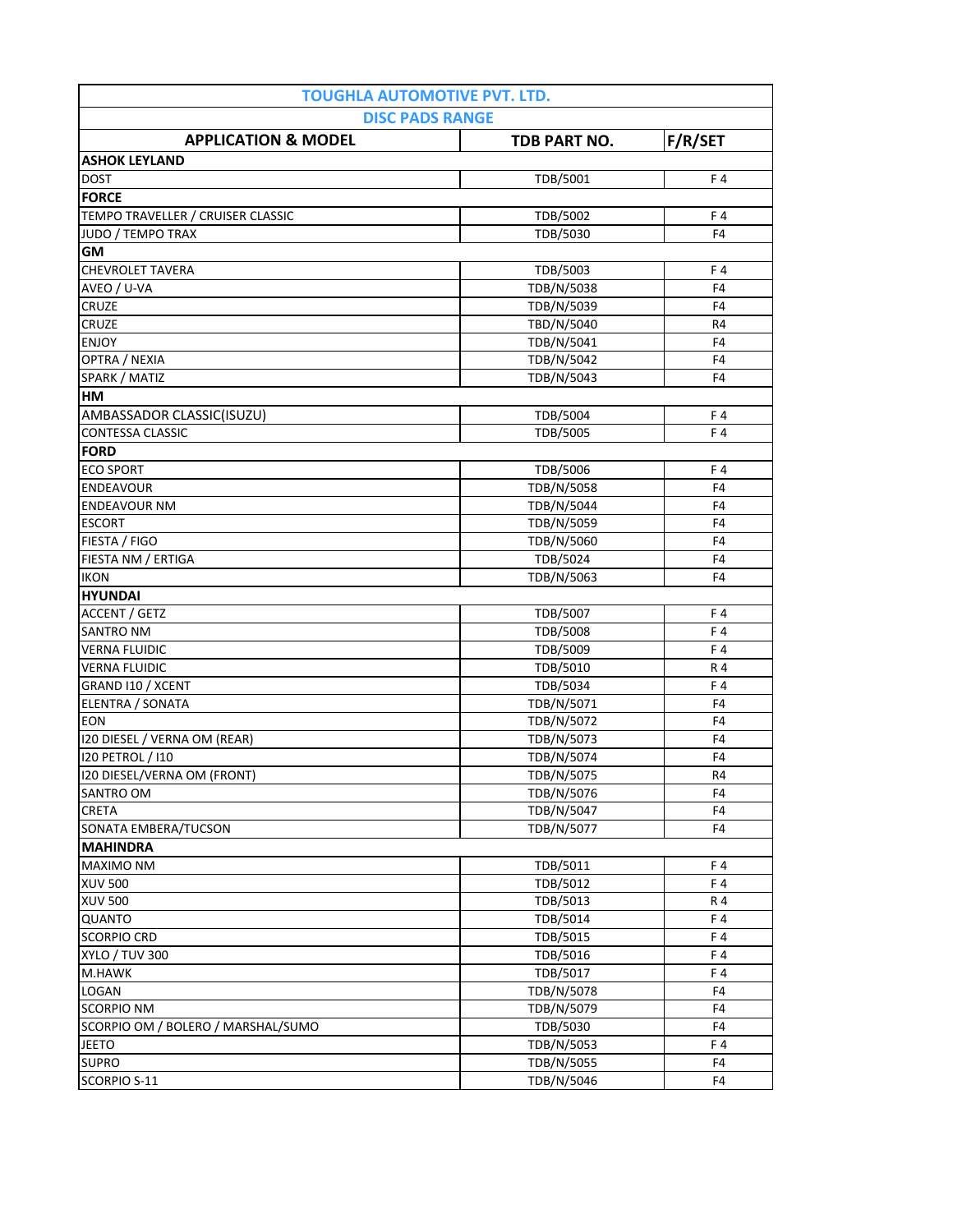| <b>APPLICATION &amp; MODEL</b>                     | TDB PART NO. | F/R/SET        |
|----------------------------------------------------|--------------|----------------|
| <b>MARUTI</b>                                      |              |                |
| 800 / ZEN OM                                       | TDB/5018     | F 4            |
| ALTO 800 NEW / WAGON R / ZEN ESTILO                | TDB/5019     | F4             |
| <b>GYPSY NM</b>                                    | TDB/5020     | F4             |
| <b>GYPSY OM</b>                                    | TDB/5021     | F4             |
| SWIFT / RITZ / DEZIRE/CIAZ                         | TDB/5022     | F4             |
| VERSA / EECO / A-STAR                              | TDB/5023     | F4             |
| ERTIGA/ FIESTA NM                                  | TDB/5024     | F4             |
| 1000 CC / ESTEEM OM                                | TDB/N/5080   | F4             |
| SX4/BREZZA                                         | TDB/N/5084   | F <sub>4</sub> |
| <b>BALENO</b>                                      | TDB/N/5081   | F <sub>4</sub> |
| <b>BALENO N/M</b>                                  | TDB/N/5082   | F <sub>4</sub> |
| <b>IGNIS</b>                                       | TDB/N/5057   | F4             |
| $K-10$                                             | TDB/N/5050   | F4             |
| <b>TATA</b>                                        |              |                |
| INDICA / ACE / MAGIC                               | TDB/5025     | F 4            |
| ACE SUPER/INDICA MANZA / VISTA OM / DOST           | TDB/5001     | R 4            |
| INDIGO/MARINO                                      | TDB/5026     | F4             |
| INDIGO TURBO TDI / INDIGO CS                       | TDB/5027     | F4             |
| TATA SAFARI DÉCOR/ARIA/SAFARI 2.2/XENON/GRANDE 2.2 | TDB/5028     | F4             |
| <b>SUMO VICTA</b>                                  | TDB/5029     | F4             |
| SUMO / CIERRA / ESTATE / MOBILE / 260              | TDB/5030     | F4             |
| WINGER                                             | TDB/5031     | F4             |
| <b>ZEST</b>                                        | TDB/5035     | F4             |
| ARIA                                               | TDB/N/5101   | R 4            |
| INDICA EV2 / INDICA VISTA PETROL                   | TDB/N/5103   | F4             |
| <b>INDICA VISTA DIESEL</b>                         | TDB/5001     | F4             |
| TIAGO/TIGOR                                        | TDB/N/5104   | F4             |
| <b>TOYOTA</b>                                      |              |                |
| <b>INNOVA</b>                                      | TDB/5032     | F4             |
| <b>QUALIS</b>                                      | TDB/5033     | F4             |
| <b>CAMRY 2010</b>                                  | TDB/N/5105   | F4             |
| <b>CAMRY 2010</b>                                  | TDB/N/5106   | R4             |
| <b>COROLLA</b>                                     | TDB/N/5107   | F <sub>4</sub> |
| <b>COROLLA</b>                                     | TDB/N/5108   | R <sub>4</sub> |
| <b>COROLLA ALTIS</b>                               | TDB/N/5109   | R4             |
| <b>COROLLA ALTIS</b>                               | TDB/N/5110   | F <sub>4</sub> |
| ETIOS/LIVA                                         | TDB/N/5111   | F4             |
| <b>FORTUNER</b>                                    | TDB/N/5112   | F <sub>4</sub> |
| <b>FORTUNER NM 2018</b>                            | TDB/N/5061   | F4             |
| <b>CRYSTA</b>                                      | TDB/N/5113   | F4             |
| COROLLA ALTIS N/M                                  | TDB/N/5062   | R4             |
| <b>HONDA</b>                                       |              |                |
| HONDA CITY ZX (TYPE 4) / AMAZE / MOBILO            | TDB/5036     | F4             |
| HONDA CITY ZX (TYPE 4)                             | TDB/N/5070   | R 4            |
| HONDA CITY I-VTEC (TYPE 5) / JAZZ                  | TDB/5037     | F4             |
| <b>ACCORD OM</b>                                   | TDB/N/5065   | F <sub>4</sub> |
| ACCORD II / CIVIC                                  | TDB/N/5066   | F4             |
| ACCORD II / CIVIC / CRV                            | TDB/N/5067   | R 4            |
| CITY (TYPE 1,2,3)                                  | TDB/N/5069   | F4             |
| <b>BRV</b>                                         | TDB/N/5064   | F4             |
| <b>AMAZE NM</b>                                    | TDB/N/5068   | F <sub>4</sub> |
| <b>SKODA</b>                                       |              |                |
| LAURA OM / OCTAVIA                                 | TDB/N/5096   | R4             |
| LAURA OM / OCTAVIA                                 | TDB/N/5097   | F4             |
| LAURA NM / SUPERB                                  | TDB/N/5098   | F4             |
| OCTAVIA NM WITH SHIMS AND SENCER                   | TDB/N/5083   | F4             |
|                                                    |              |                |